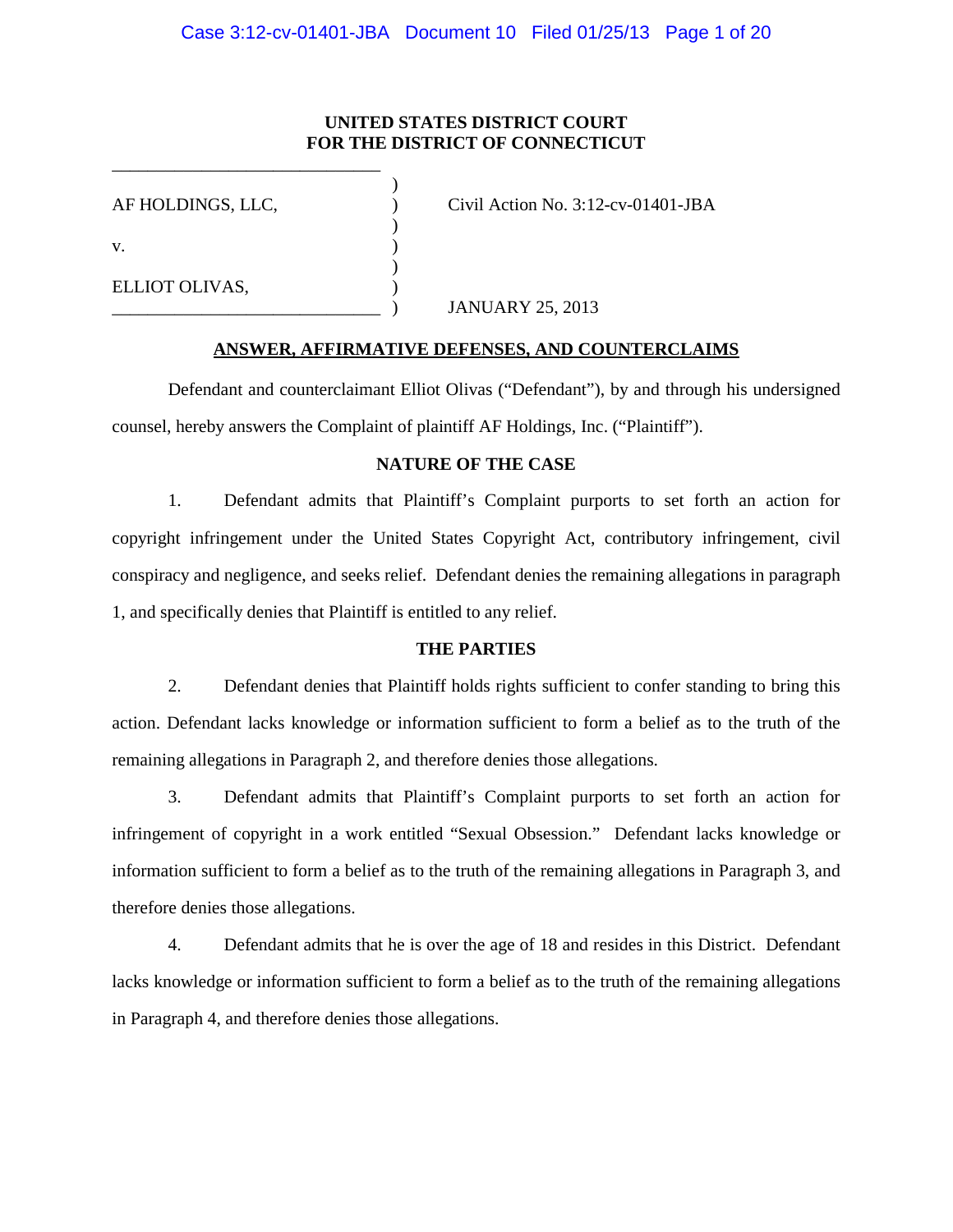#### **JURISDICTION AND VENUE**

 5. Defendant admits that the Court has jurisdiction over the subject matter of this action. Defendant denies the remaining allegations in Paragraph 5.

 6. Defendant admits that he resides in Connecticut and that the Court has personal jurisdiction over this action. Defendant denies the remaining allegations in Paragraph 6.

 7. Defendant admits that venue is properly founded in this District. Defendant denies the remaining allegations in Paragraph 7.

#### **BACKGROUND**

 8. Defendant lacks knowledge or information sufficient to form a belief as to the truth of the allegations in Paragraph 8, and therefore denies those allegations.

 9. Defendant lacks knowledge or information sufficient to form a belief as to the truth of the allegations in Paragraph 9, and therefore denies those allegations.

 10. Defendant lacks knowledge or information sufficient to form a belief as to the truth of the allegations in Paragraph 10, and therefore denies those allegations.

 11. Defendant lacks knowledge or information sufficient to form a belief as to the truth of the allegations in Paragraph 11, and therefore denies those allegations.

 12. Defendant lacks knowledge or information sufficient to form a belief as to the truth of the allegations in Paragraph 12, and therefore denies those allegations.

 13. Defendant lacks knowledge or information sufficient to form a belief as to the truth of the allegations in Paragraph 13, and therefore denies those allegations.

 14. Defendant lacks knowledge or information sufficient to form a belief as to the truth of the allegations in Paragraph 14, and therefore denies those allegations.

 15. Defendant lacks knowledge or information sufficient to form a belief as to the truth of the allegations in Paragraph 15, and therefore denies those allegations.

 16. Defendant lacks knowledge or information sufficient to form a belief as to the truth of the allegations in Paragraph 16, and therefore denies those allegations.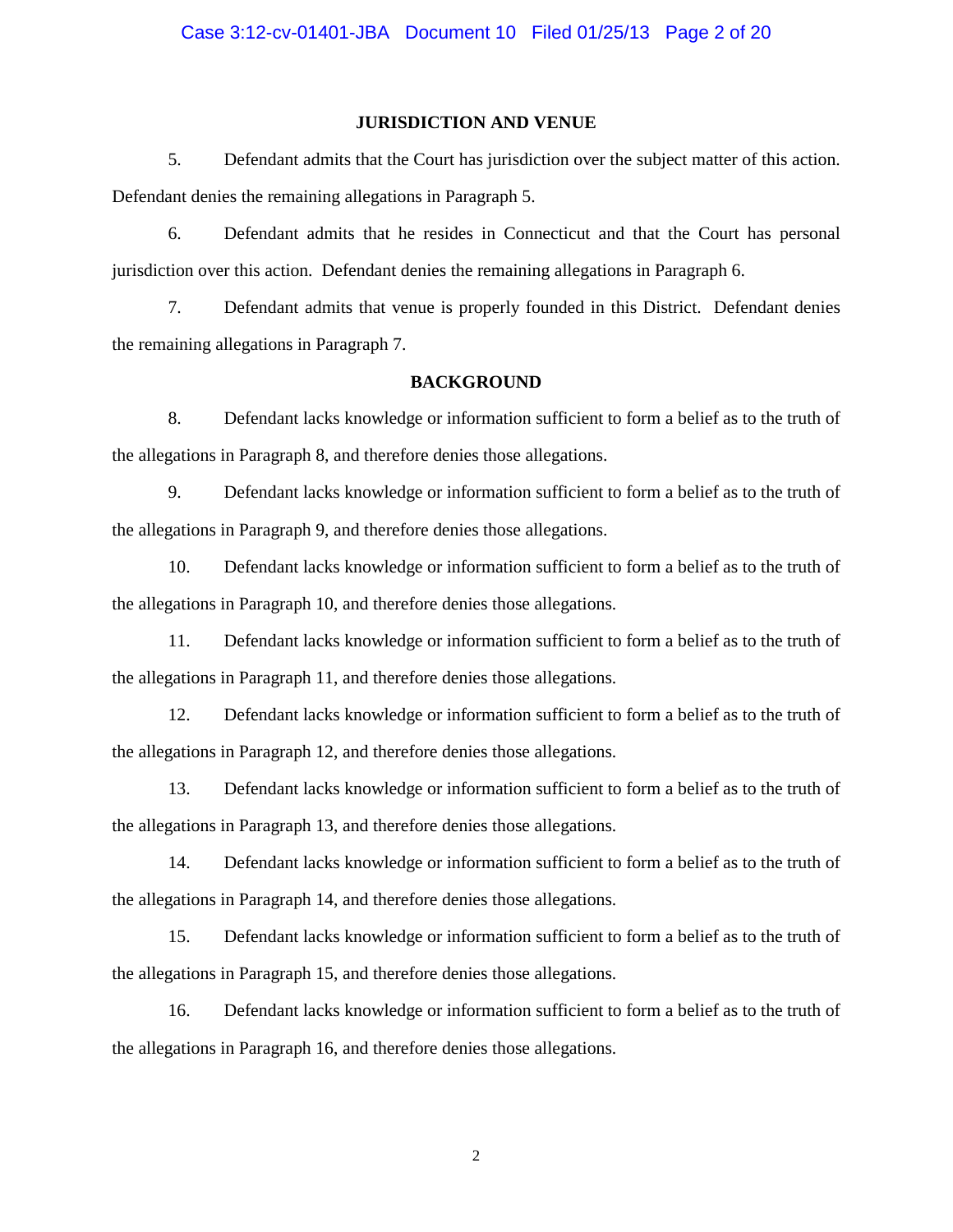#### Case 3:12-cv-01401-JBA Document 10 Filed 01/25/13 Page 3 of 20

 17. Defendant lacks knowledge or information sufficient to form a belief as to the truth of the allegations in Paragraph 17, and therefore denies those allegations.

#### **ALLEGATIONS COMMON TO ALL COUNTS**

18. Defendant denies the allegations in Paragraph 18.

 19. Defendant admits that Exhibit A to the Complaint purports to be a record of copyright registration and that Exhibit B purports to be an assignment agreement. Defendant lacks knowledge or information sufficient to form a belief as to the truth of the remaining allegations in Paragraph 19, and therefore denies those allegations.

 20. Defendant lacks knowledge or information sufficient to form a belief as to the truth of the allegations in Paragraph 20, and therefore denies those allegations.

 21. Defendant lacks knowledge or information sufficient to form a belief as to the truth of the allegations in Paragraph 21, and therefore denies those allegations.

22. Defendant denies the allegations in Paragraph 22.

 23. Defendant lacks knowledge or information sufficient to form a belief as to the truth of the allegations in Paragraph 23, and therefore denies those allegations.

 24. Defendant denies the allegations in the first sentence of Paragraph 24. Defendant lacks knowledge or information sufficient to form a belief as to the truth of the remaining allegations in Paragraph 24, and therefore denies those allegations.

# **COUNT I – COPYRIGHT INFRINGEMENT – REPRODUCTION (17 U.S.C. § 106(1))**

 25. In response to the allegations in Paragraph 25, Defendant incorporates herein his above responses.

 26. The allegations in Paragraph 26 constitute conclusions of law to which no response is required. To the extent that a response is deemed necessary, Defendant lacks knowledge or information sufficient to form a belief as to the truth of those allegations and therefore denies them.

27. Defendant denies the allegations in Paragraph 27.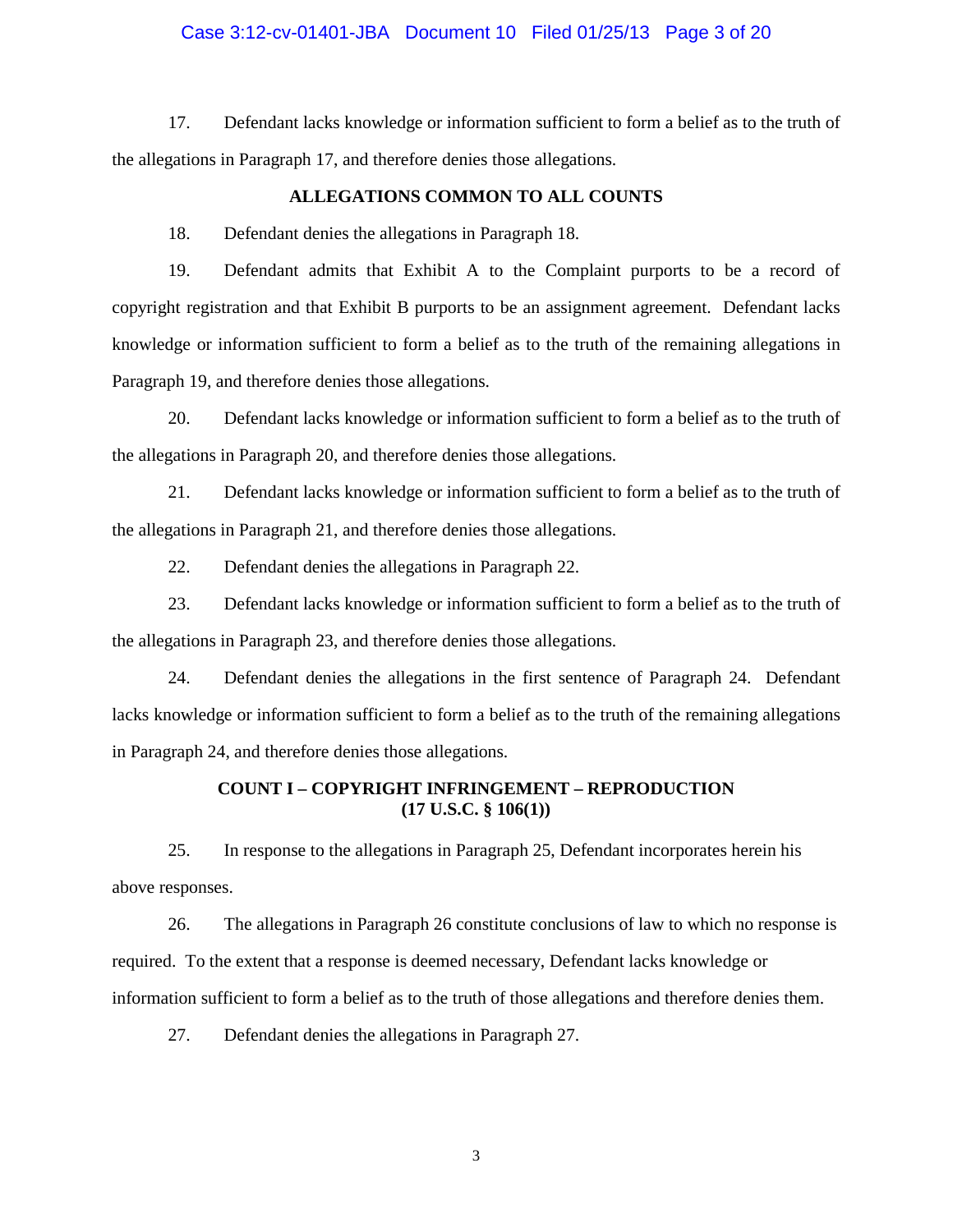#### Case 3:12-cv-01401-JBA Document 10 Filed 01/25/13 Page 4 of 20

 28. Defendant admits the allegations in the second sentence of Paragraph 28. Defendant lacks knowledge or information sufficient to form a belief as to the truth of the remaining allegations in Paragraph 28, and therefore denies those allegations.

29. Defendant denies the allegations in Paragraph 29.

 30. The allegations in Paragraph 30 constitute conclusions of law to which no response is required. To the extent that a response is deemed necessary, Defendant denies the allegations.

31. Defendant denies the allegations in Paragraph 31.

 32. The allegations in Paragraph 32 constitute conclusions of law to which no response is required. To the extent that a response is deemed necessary, Defendant denies the allegations.

 33. The allegations in Paragraph 33 constitute conclusions of law to which no response is required. To the extent that a response is deemed necessary, Defendant denies the allegations.

 34. The allegations in Paragraph 34 constitute conclusions of law to which no response is required. To the extent that a response is deemed necessary, Defendant denies the allegations.

 35. The allegations in Paragraph 35 constitute conclusions of law to which no response is required. To the extent that a response is deemed necessary, Defendant denies the allegations.

# **COUNT II – COPYRIGHT INFRINGEMENT – DISTRIBUTION (17 U.S.C. § 106(3))**

 36. In response to the allegations in Paragraph 36, Defendant incorporates herein his above responses.

 37. The allegations in Paragraph 37 constitute conclusions of law to which no response is required. To the extent that a response is deemed necessary, Defendant lacks knowledge or information sufficient to form a belief as to the truth of those allegations and therefore denies them.

 38. Defendant denies the allegations in the first sentence of Paragraph 38. The remaining allegations constitute conclusions of law to which no response is required. To the extent that a response is deemed necessary, Defendant denies those allegations.

 39. Defendant lacks knowledge or information sufficient to form a belief as to the truth of the remaining allegations in Paragraph 39, and therefore denies those allegations.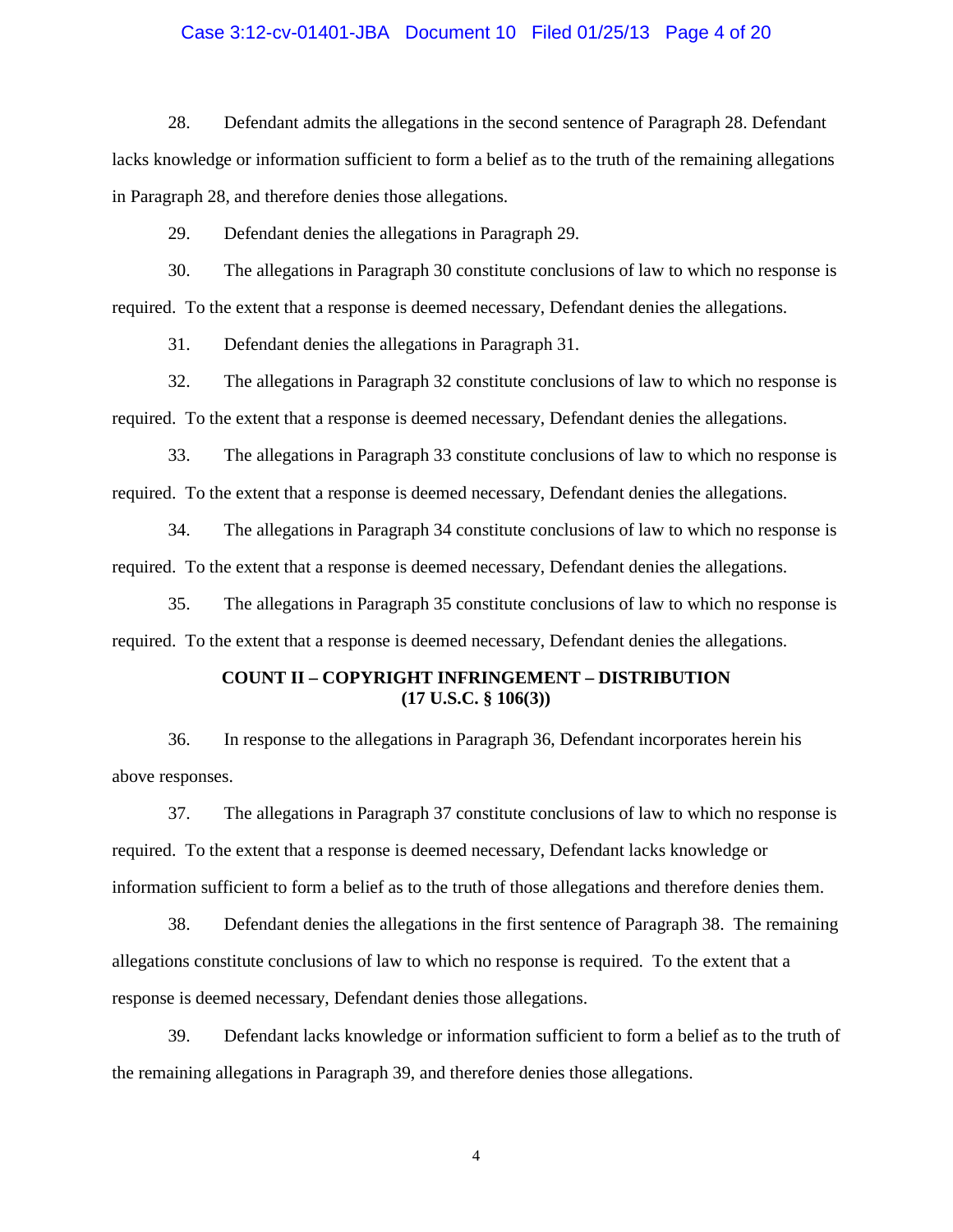#### Case 3:12-cv-01401-JBA Document 10 Filed 01/25/13 Page 5 of 20

 40. The allegations in Paragraph 40 constitute conclusions of law to which no response is required. To the extent that a response is deemed necessary, Defendant denies the allegations.

41. Defendant denies the allegations in Paragraph 41.

 42. The allegations in Paragraph 42 constitute conclusions of law to which no response is required. To the extent that a response is deemed necessary, Defendant denies the allegations.

 43. The allegations in Paragraph 43 constitute conclusions of law to which no response is required. To the extent that a response is deemed necessary, Defendant denies the allegations.

 44. The allegations in Paragraph 44 constitute conclusions of law to which no response is required. To the extent that a response is deemed necessary, Defendant denies the allegations.

#### **COUNT III – CONTRIBUTORY INFRINGEMENT**

 45. In response to the allegations in Paragraph 45, Defendant incorporates herein his above responses.

 46. Defendant lacks knowledge or information sufficient to form a belief as to the truth of the allegations in Paragraph 46, and therefore denies those allegations.

47. Defendant denies the allegations in Paragraph 47.

48. Defendant denies the allegations in Paragraph 48.

 49. Defendant denies any role in the acts alleged in Paragraph 49. Defendant lacks knowledge or information sufficient to form a belief as to the truth of the remaining allegations in Paragraph 49, and therefore denies those allegations.

50. Defendant denies the allegations in Paragraph 50.

 51. The allegations in Paragraph 51 constitute conclusions of law to which no response is required. To the extent that a response is deemed necessary, Defendant denies the allegations.

52. Defendant denies the allegations in Paragraph 52.

### **COUNT IV – CIVIL CONSPIRACY**

 53. In response to the allegations in Paragraph 53, Defendant incorporates herein his above responses.

54. Defendant denies the allegations in Paragraph 54.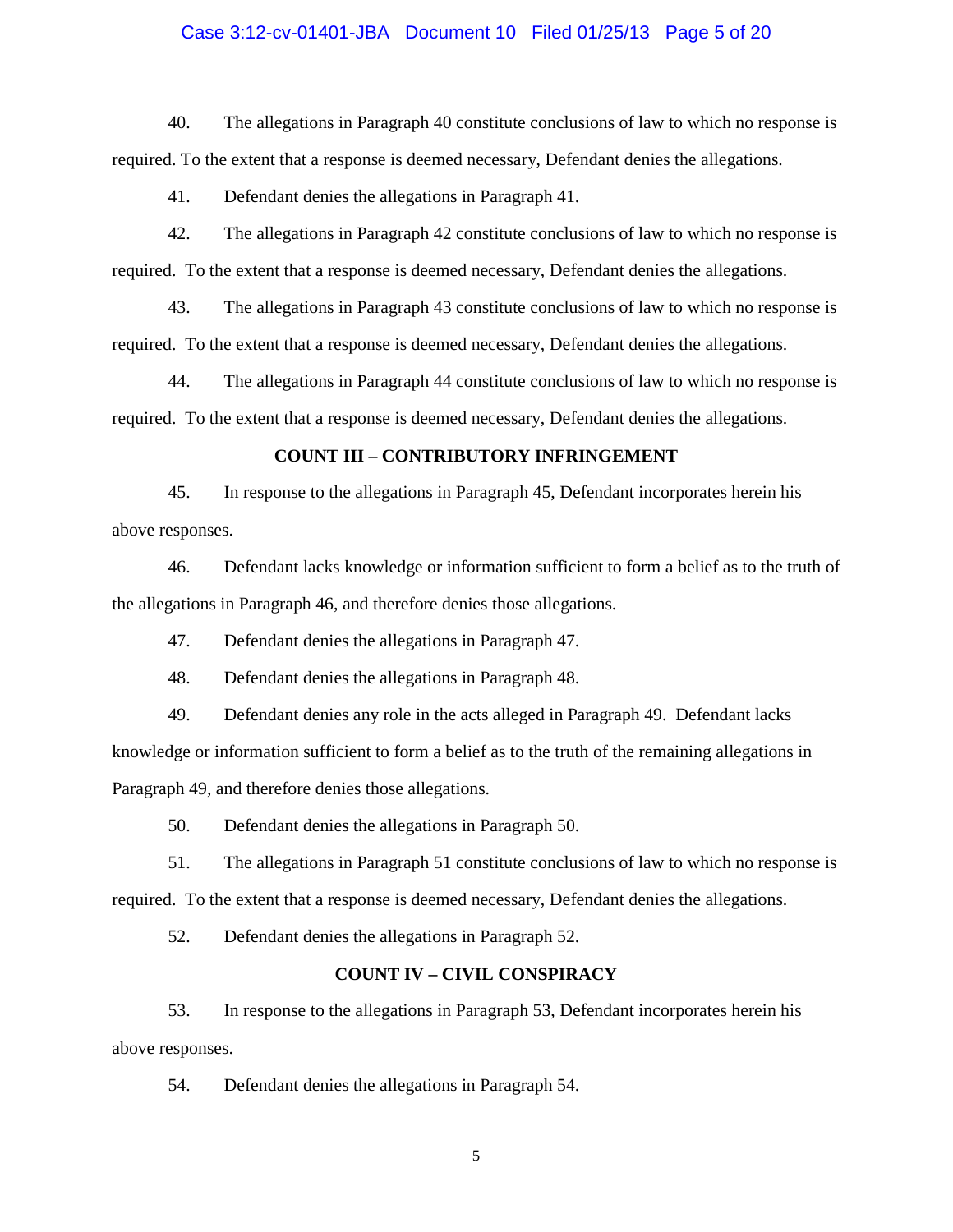#### Case 3:12-cv-01401-JBA Document 10 Filed 01/25/13 Page 6 of 20

 55. Defendant denies the allegations in the first sentence of Paragraph 55. The remaining allegations constitute conclusions of law to which no response is required. To the extent that a response is deemed necessary, Defendant denies those allegations.

 56. Defendant lacks knowledge or information sufficient to form a belief as to the truth of the allegations in Paragraph 56, and therefore denies those allegations.

57. Defendant denies the allegations in Paragraph 57.

 58. The allegations in Paragraph 58 constitute conclusions of law to which no response is required. To the extent that a response is deemed necessary, Defendant denies any role in the acts alleged in Paragraph 58, and lacks knowledge or information sufficient to form a belief as to the truth of the remaining allegations, and therefore denies those allegations.

#### **PRAYER FOR RELIEF**

 Defendant denies that Plaintiff is entitled to any relief it seeks in its prayer for relief and request for judgment.

#### **AFFIRMATIVE DEFENSES**

 Defendant Elliot Olivas ("Defendant") asserts the following defenses without undertaking or otherwise shifting any applicable burden of proof. Defendant reserves the right to supplement or amend this answer, including by asserting additional defenses, as warranted by facts revealed through investigation and discovery.

#### **FIRST AFFIRMATIVE DEFENSE (Failure to State a Claim for Relief)**

The Complaint fails to state a claim upon which relief can be granted.

### **SECOND AFFIRMATIVE DEFENSE (Lack of Standing)**

 Plaintiff is not a party to the purported copyright assignment and therefore lacks standing to bring a claim against Defendant.

# **THIRD AFFIRMATIVE DEFENSE (Lack of Subject Matter Jurisdiction)**

Plaintiff lacks a valid copyright assignment.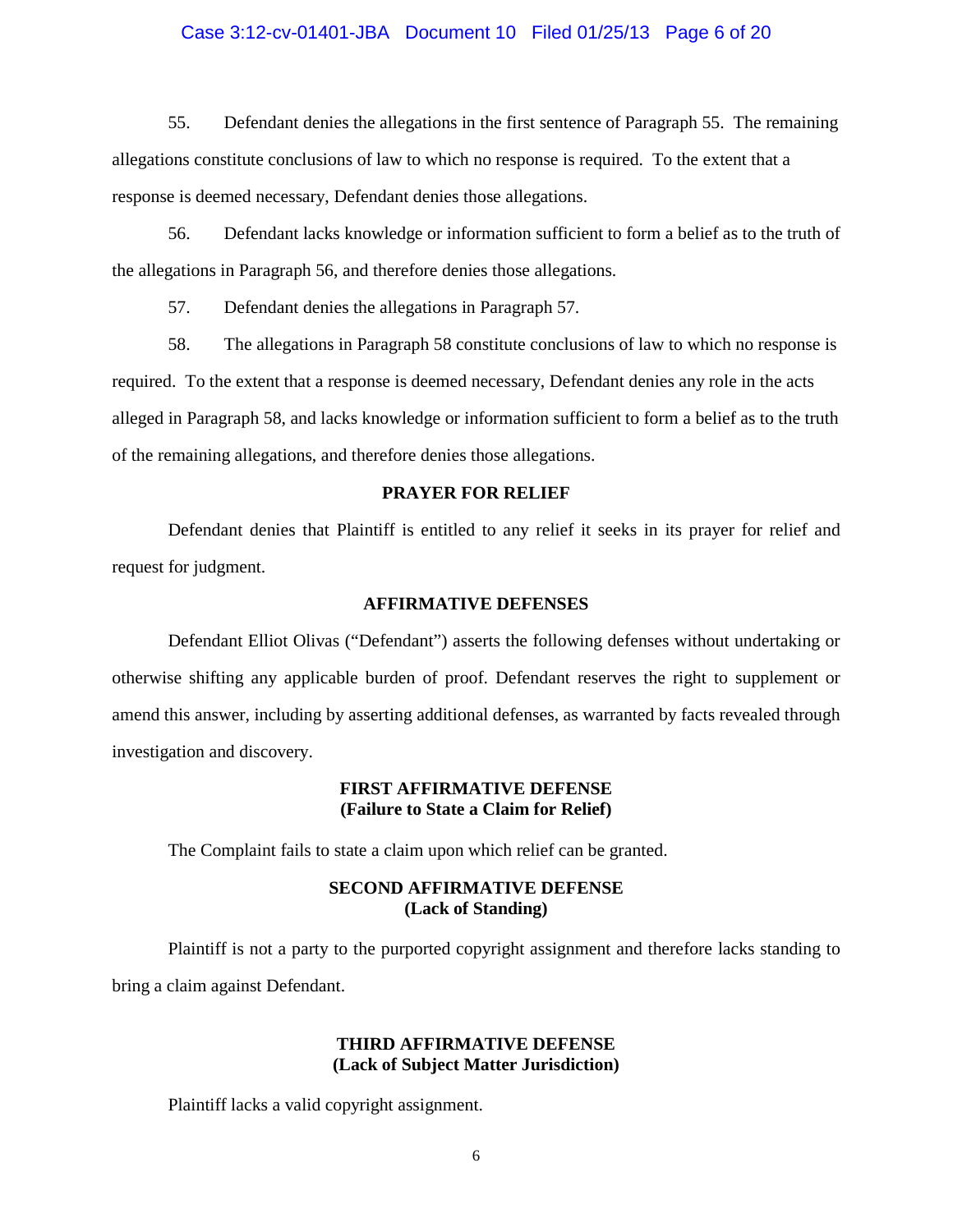Case 3:12-cv-01401-JBA Document 10 Filed 01/25/13 Page 7 of 20

# **FOURTH AFFIRMATIVE DEFENSE (No Infringement)**

Defendant has not engaged in or contributed to any infringement of the copyright alleged.

## **FIFTH AFFIRMATIVE DEFENSE (No Conspiracy)**

Defendant has not participated in any conspiracy to infringe the copyright alleged.

# **SIXTH AFFIRMATIVE DEFENSE (Misuse of Copyright)**

Plaintiff's claims are barred by the doctrine of misuse of copyright.

## **SEVENTH AFFIRMATIVE DEFENSE (Failure to Join Indispensable Parties)**

Plaintiff has failed to join indispensable parties and notify the court of related matters.

## **EIGHTH AFFIRMATIVE DEFENSE (Statutory Relief Not Available)**

Plaintiff is barred from seeking statutory damages, costs and/or attorneys' fees under 17

U.S.C. § 504 because the alleged infringement, if any, commenced prior to Plaintiff's ownership of a

registered copyright.

# **NINTH AFFIRMATIVE DEFENSE (Requested Relief Repealed)**

Plaintiff's request for relief pursuant to 17 U.S.C. § 509 is barred by its November 13, 1997

repeal.

# **TENTH AFFIRMATIVE DEFENSE (Copyright Preemption)**

Plaintiff's claim of civil conspiracy is preempted by 17 U.S.C. § 301(a).

# **ELEVENTH AFFIRMATIVE DEFENSE (Invalidity or Unenforceability of Copyright)**

Plaintiff's claims are barred to the extent they claim copyright in works that are immoral,

illegal or libelous.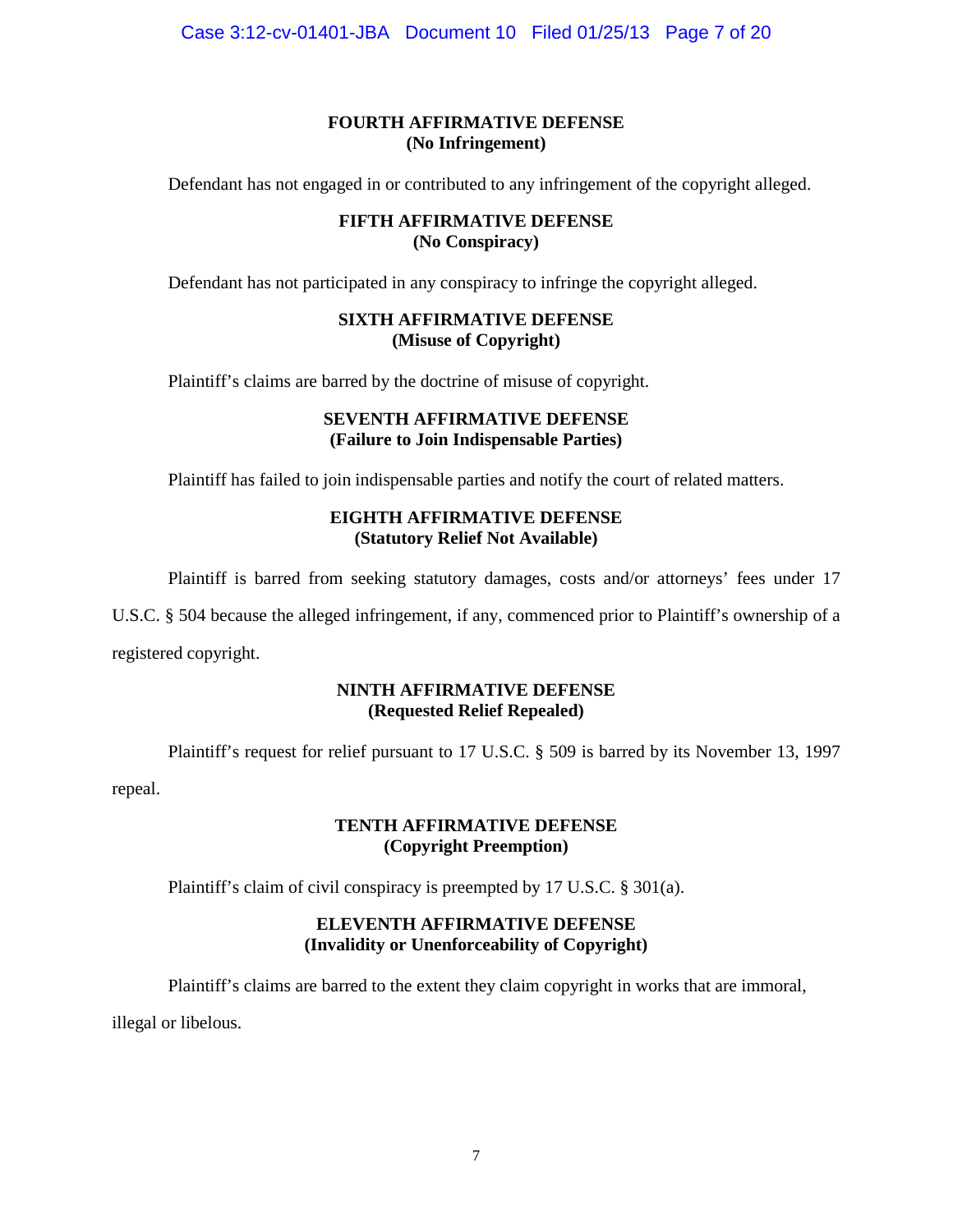# **TWELFTH AFFIRMATIVE DEFENSE (Innocent Intent)**

 Defendant was not aware and had no reason to believe that any of his acts constituted an infringement of copyright.

#### **THIRTEENTH AFFIRMATIVE DEFENSE (No Willful Infringement)**

Any infringement by Defendant was innocent and not willful.

## **FOURTEENTH AFFIRMATIVE DEFENSE (Waiver)**

Plaintiff's claims are barred by the doctrine of waiver.

### **FIFTEENTH AFFIRMATIVE DEFENSE (Estoppel)**

 Plaintiff's claims are barred by the doctrine of estoppel. Without admitting any infringement, Defendant alleges that, though Plaintiff knew the facts of any alleged file-sharing by Defendant and/or others using Defendant's Internet connection, Plaintiff acted in such manner that Defendant and/or third parties were entitled to, and did, believe that the continued availability of the copyrighted work on BitTorrent was intended by Plaintiff, and any actions to download were induced by, and done in reliance on, Plaintiff's conduct.

### **SIXTEENTH AFFIRMATIVE DEFENSE (Unclean Hands)**

 Plaintiff's claims are barred by the doctrine of unclean hands. Plaintiff is not entitled to equitable relief, as it is guilty of conduct directly related to the merits of the controversy between the parties, sufficient to affect the equitable relations between the parties. Defendant has been personally injured by Plaintiff's said conduct, which continued at least through the time of filing of this action.

## **SEVENTEENTH AFFIRMATIVE DEFENSE (Lack of Volitional Act)**

 Plaintiff's claims are barred because the alleged infringement was not caused by a volitional act attributable to Defendant.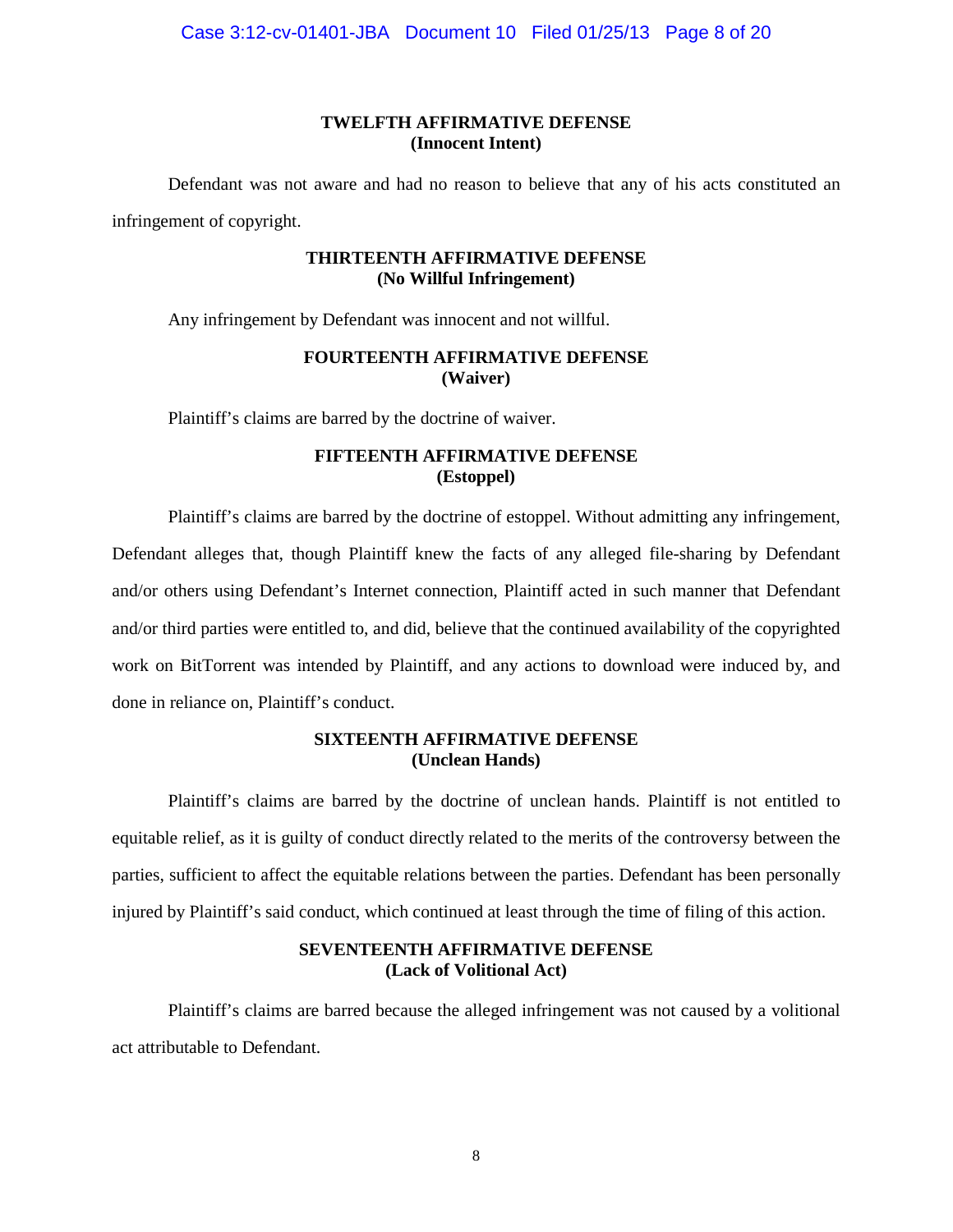# **EIGHTEENTH AFFIRMATIVE DEFENSE (Failure to Mitigate Damages)**

 To the extent Plaintiff suffered any damages attributable to Defendant, which Defendant expressly denies, Plaintiff has failed to take the steps necessary to mitigate the damages sustained.

### **NINETEENTH AFFIRMATIVE DEFENSE (Collateral Estoppel)**

 Plaintiff is barred from bringing its direct infringement claim as Plaintiff previously litigated this identical claim.

### **TWENTIETH AFFIRMATIVE DEFENSE (Res Judicata)**

Plaintiff is barred from raising issues previously adjudicated.

# **TWENTY-FIRST AFFIRMATIVE DEFENSE (Injunctive Relief Not Warranted)**

 Plaintiff is not entitled to injunctive relief because any alleged injury to Plaintiff is not immediate or irreparable, and Plaintiff has an adequate remedy at law.

# **TWENTY-SECOND AFFIRMATIVE DEFENSE (Intervening Causes)**

 Without admitting that Plaintiff has sustained any injury or damages and without admitting any liability whatsoever, Defendant alleges that the injuries complained of and the damages sought by Plaintiff in this Complaint and each separate claim for relief asserted therein was the direct and proximate result of certain independent actions of third parties over whom Defendant has no control. Therefore, Defendant is not liable for any of the damage that may have resulted therefrom.

# **TWENTY-THIRD AFFIRMATIVE DEFENSE (Invalidity of Assignment)**

 An assignor can transfer the ownership interest in an accrued past copyright infringement, but the assignee only has standing to sue if the interest in the past infringement is *expressly* included in the assignment and the assignee also owns the actual copyrights. Plaintiff received its copyright assignment after Defendant's alleged infringement, and the assignment makes no express provision for past infringements.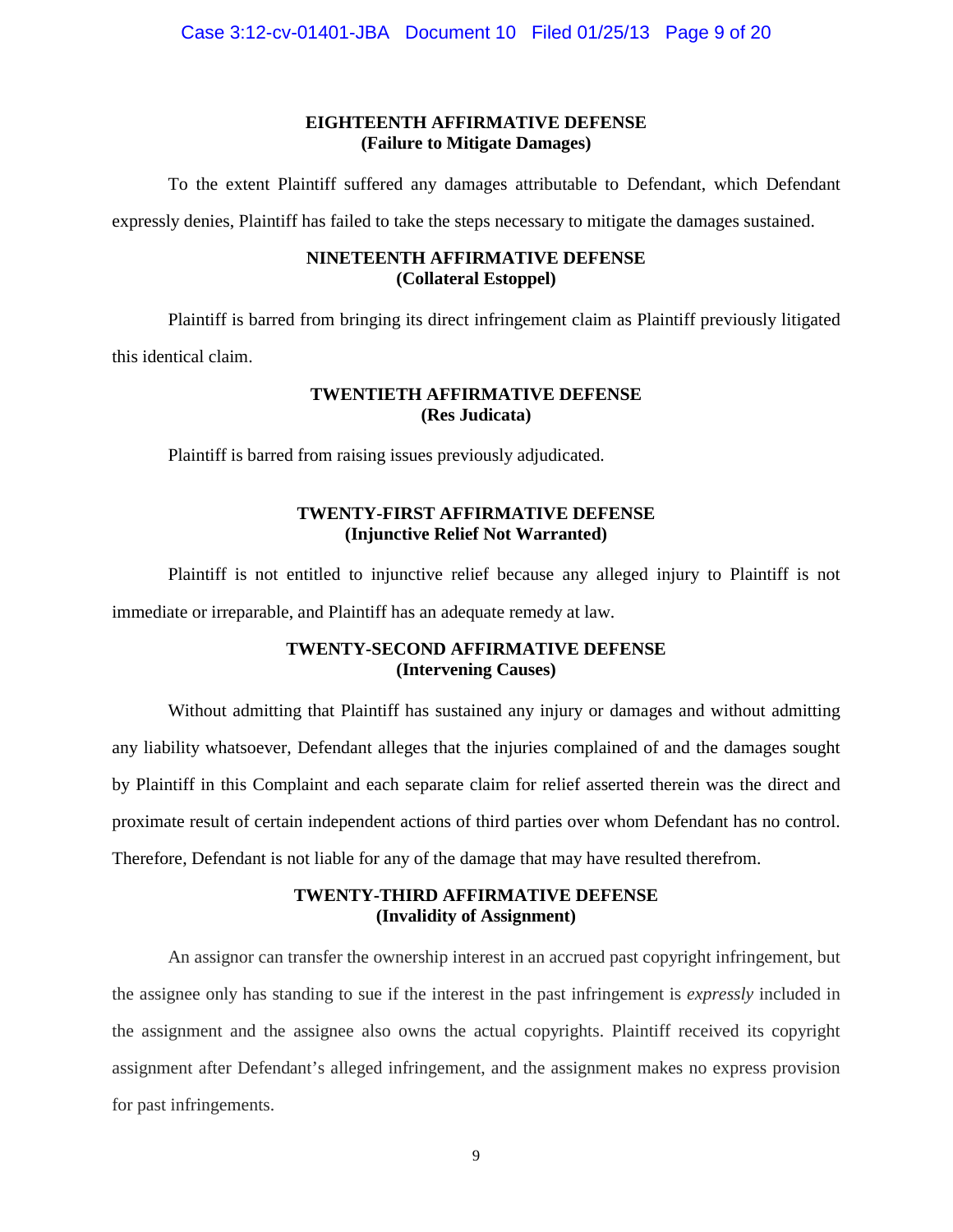#### **COUNTERCLAIMS**

 For its Counterclaims against Plaintiff AF Holdings, Inc. ("Plaintiff"), Defendant/ Counterclaimant Elliot Olivas ("Defendant") asserts as follows:

#### **THE PARTIES**

 1. Defendant/Counterclaimant Elliot Olivas ("Defendant") is an individual residing in Connecticut.

 2. Plaintiff/Counterclaim Defendant AF Holdings LLC is, upon available information, a limited liability company organized and existing under the laws of the Federation of Saint Kitts and Nevis. $<sup>1</sup>$ </sup>

#### **JURISDICTION AND VENUE**

 3. This Court has subject matter jurisdiction over the counterclaims pursuant to 28 U.S.C. §§ 1331, 1338, 1367, 2201, and 2202. The counterclaims are so related to the claims asserted by Plaintiff in this action that they form part of the same case or controversy under Article III of the United States Constitution, and arise out of common facts, transactions, or occurrences as provided under Fed. R. Civ. P. 13 and 20.

 4. This Court has personal jurisdiction over Plaintiff. Plaintiff availed itself of this Court's jurisdiction by bringing this action in this District.

5. Venue in this District is proper over the counterclaims pursuant to 28 U.S.C. § 1391.

### **GENERAL BACKGROUND FOR ALL COUNTERCLAIMS**

6. Plaintiff first litigated this claim in an action it filed against 1,140 individuals, including Defendant, on June 7, 2011, in the United States District Court for the District of Columbia. *AF Holdings, LLC v. Does 1-1,140*, 11-cv-01274-RBW (the "original action"). That action was one of a slew of John Doe lawsuits filed by Plaintiff in various in United States District Courts, against a total of 3,092 individuals to date, in which Plaintiff alleges infringement of the copyright in a pornographic video entitled "Sexual Obsession."

<u>.</u>

<sup>&</sup>lt;sup>1</sup> The Federation of Saint Kitts and Nevis, conveniently, has very strict laws prohibiting disclosure of corporate information). "Managers and final beneficiaries are not registered anywhere, this way they have total anonymity." http://www.offshorebankshop.com/en/11-saint-kitts-and-nevis-offshore-companyform-tax-haven-limitedliability.html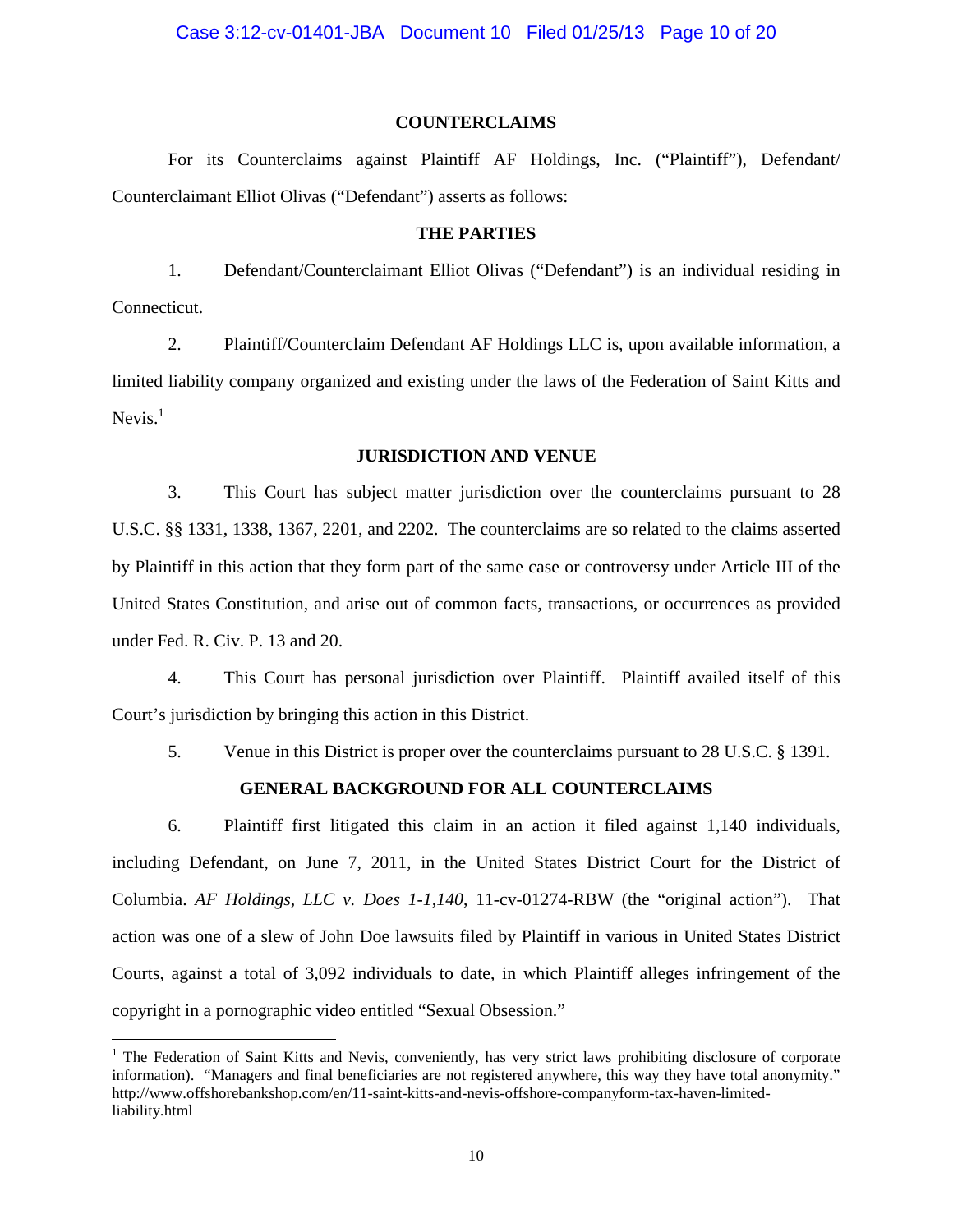# Case 3:12-cv-01401-JBA Document 10 Filed 01/25/13 Page 11 of 20

 7. Plaintiff is represented by Prenda Law, Inc. (a/k/a Anit-Piracy Law Group a/k/a Steele Hansemeier PLLC). Each of Plaintiff's 200+ actions have been premised upon substantially identical, cookie-cutter complaints, and have involved *ex parte* applications by which Plaintiff seeks leave of court to issue subpoenas to Internet Service Providers, prior to a Rule 26(f) conference, to obtain information identifying alleged infringers. In support of its applications for early discovery, Plaintiff has offered a declaration from one Peter Hansemeier,<sup>2</sup> who purports to be a computer expert. Generally speaking, the pleadings in all Plaintiff's cases, including in this District, track paragraph by paragraph, word for word. The only real difference between the cases is the IP addresses identified in the complaints.

 8. Plaintiff later voluntarily dismissed all 1,140 individuals in the original action on February 2, 2012.

 9. On October 1, 2012, Plaintiff filed suit against the Defendant in this court, making him one of only 68 of those alleged infringers whom Plaintiff has named as a defendant, much less attempted to serve with process or litigate its claims.

 10. Plaintiff provides contrary information to its standing in the Complaint. Plaintiff includes with the Complaint the "Certificate of Registration" from the United States Copyright Office for "Sexual Obsession," which lists that the author and copyright claimant as Heartbreaker Films in California. ECF No. 1-2. However, the assignee signing the agreement is AF Films, LLC, which is not a party to this case. As other courts have noted:

Plaintiff's Financial Disclosure Statement, required to be filed with the court at first appearance pursuant to Local Rule 7.1, … "certifies that there are no parents, trusts, subsidiaries and/or affiliates of said party."

Plaintiff has submitted no allegation or evidence which shows any link between AF Holdings, LLC and AF Films, LLC.

 2 On information and belief, Peter Hansemeier is the brother of John Steele's law partner Paul Hansemeier. *AF Holdings, LLC v. Does 1-1,140*, No. 11-cv-01274-RBW, ECF No. 3-1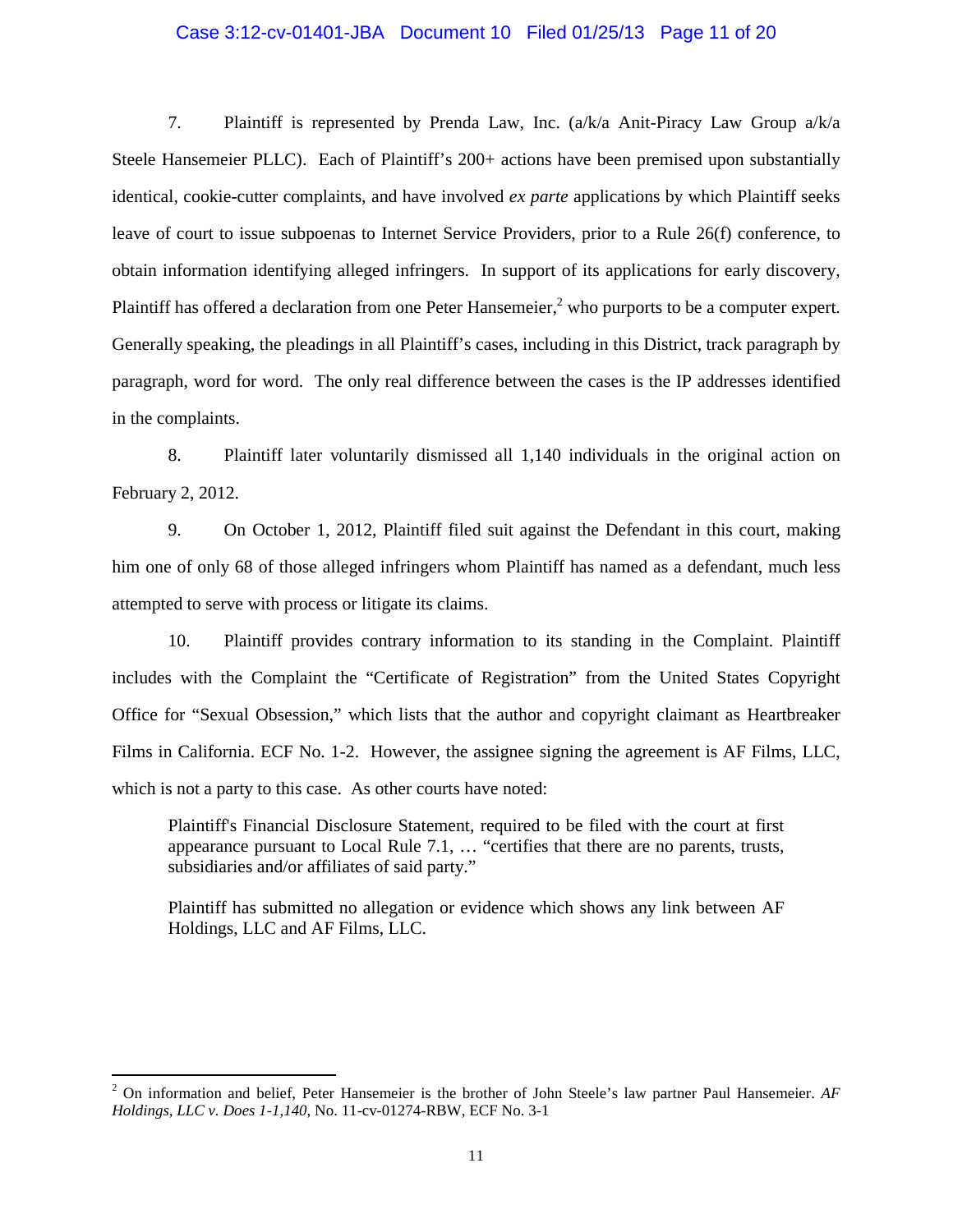*AF Holdings, LLC v. Does 1-77*, 11-cv-00383-RBS-TEM, ECF No. 6 (E.D. Va. June 14, 2011). See also *id.,* ECF No. 9 (E.D. Va. June 18, 2011); *AF Holdings, LLC v. Does 1-96*, 11-cv-03335-JSC, ECF No. 26 (N.D. Cal. Nov. 4, 2011).

 12. On or around December 1, 2012, evidence of fraud between Plaintiff and its counsel began to appear.

 13. Plaintiff has, in this and other actions, identified Alan Cooper as its sole principal. As discussed in a recent filing in one of Plaintiff's cases pending in federal court in Minnesota, an asyet unexplained connection has recently come to light with respect to this Alan Cooper. There *is* a man named Alan Cooper who lives in Minnesota and who, according to his newly-retained attorney,

had for several years acted as a caretaker for a Minnesota property owned by an attorney by the name of John Steele. When visiting his property, Steele had on numerous occasions bragged to my client about a plan involving massive copyright litigation in multiple jurisdictions. He also specifically instructed my client to contact him if anyone asked about various corporations, that Cooper was to call him. When Cooper confronted Steele about that, Steele told him not to worry about it.

*AF Holdings, LLC v. Doe*, 12-cv-02687-RHK-JJG, ECF No. 11 (D. Minn. Nov. 29, 2012).<sup>3</sup>

 14. Plaintiff and its counsel have refused to clarify whether there really is another Alan Cooper who is the true principal. $4$  All of these facts regarding Alan Cooper and the status of AF Holdings are highly relevant to the Plaintiff's pending claims against the Defendant.

 15. In short, it appears that Plaintiff does not have standing to bring claims against the Defendant; Plaintiff may not even exist; and Plaintiff's counsel may truly be the real parties in interest in this case.

## **FIRST COUNTERCLAIM (Declaratory Judgment of Non-Infringement)**

 16. Defendant incorporates by reference all foregoing allegations made in his affirmative defenses and counterclaims as if fully set forth herein.

-

 $3$  Nor is this the first time Plaintiff's counsel has been accused of using a dummy corporation to file suit. Nicholas Ranallo, Who are MCGIP (and Why are They Suing for Other People's Movies?), (Sept. 25, 2011); available at http://torrentfreak.com/who-are-mcgip-and-why-are-they-suing-for-other-people's-movies-110925/.

<sup>&</sup>lt;sup>4</sup> Alan Cooper is also, purportedly, the sole proprietor of Ingenuity 13, LLC—another of Prenda Law's clients. See, *Ingenuity 13, LLC v. John Doe*, 12-cv-08333-ODW-JC, ECF No. 32 (C.D. Cal. Dec. 26, 2012) (order granting discovery as to identity of Alan Cooper after Plaintiff and its counsel refused to clarify the issue).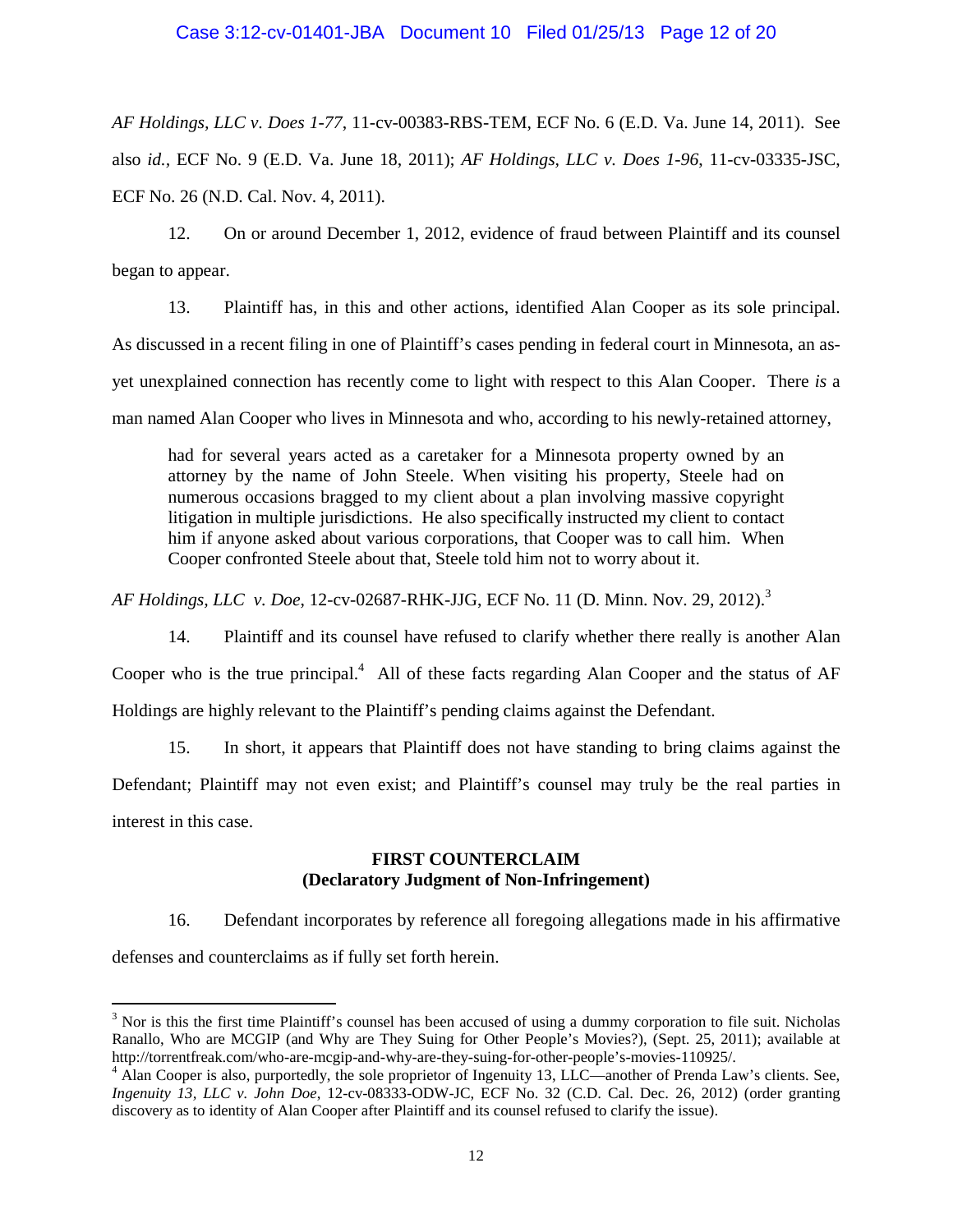# Case 3:12-cv-01401-JBA Document 10 Filed 01/25/13 Page 13 of 20

 17. There is an actual and justiciable controversy between the parties regarding the alleged direct copyright infringement.

 18. Defendant has not infringed Plaintiff's alleged copyright in "Sexual Obsession." Plaintiff cannot knowingly claim otherwise.

 19. Internet service providers assign numerical Internet Protocol ("IP") addresses to, among other things, the routers used by Internet subscribers to access the network.

 20. An IP address does not identify the computer connecting to the router assigned that the IP address. Nor does it identify the person using that computer.

 21. Plaintiff's allegation that a given IP address was used for infringing acts is not sufficient to support a claim of infringement against the Defendant.

 22. Defendant is entitled to a declaratory judgment pursuant to 28 U.S.C. § 2201 that he has not infringed the copyright work.

### **SECOND COUNTERCLAIM Abuse of Process**

 23. Defendant incorporates by reference all foregoing allegations made in his affirmative defenses and counterclaims as if fully set forth herein.

 24. Plaintiff made knowing misrepresentations in its summons filed against Defendant. Plaintiff pleaded claims for copyright infringement despite knowing that it lacked standing to bring any such claims. Plaintiff pleaded claims for statutory remedies despite knowing that those claims were unavailable.

 25. In filing its complaint, Plaintiff sought to use and did use lawfully issued process for an ulterior or illegitimate purpose.

 26. Plaintiff filed its original complaint against 1,140 individuals on June 7, 2011 in the United States District Court for the District of Columbia. Plaintiff filed its dismissal of the original action against all 1,140 individuals on February 2, 2012.

 27. In the intervening months, Plaintiff contacted Defendant's family, first accusing his mother, the subscriber of the account, of infringing and urging settlement.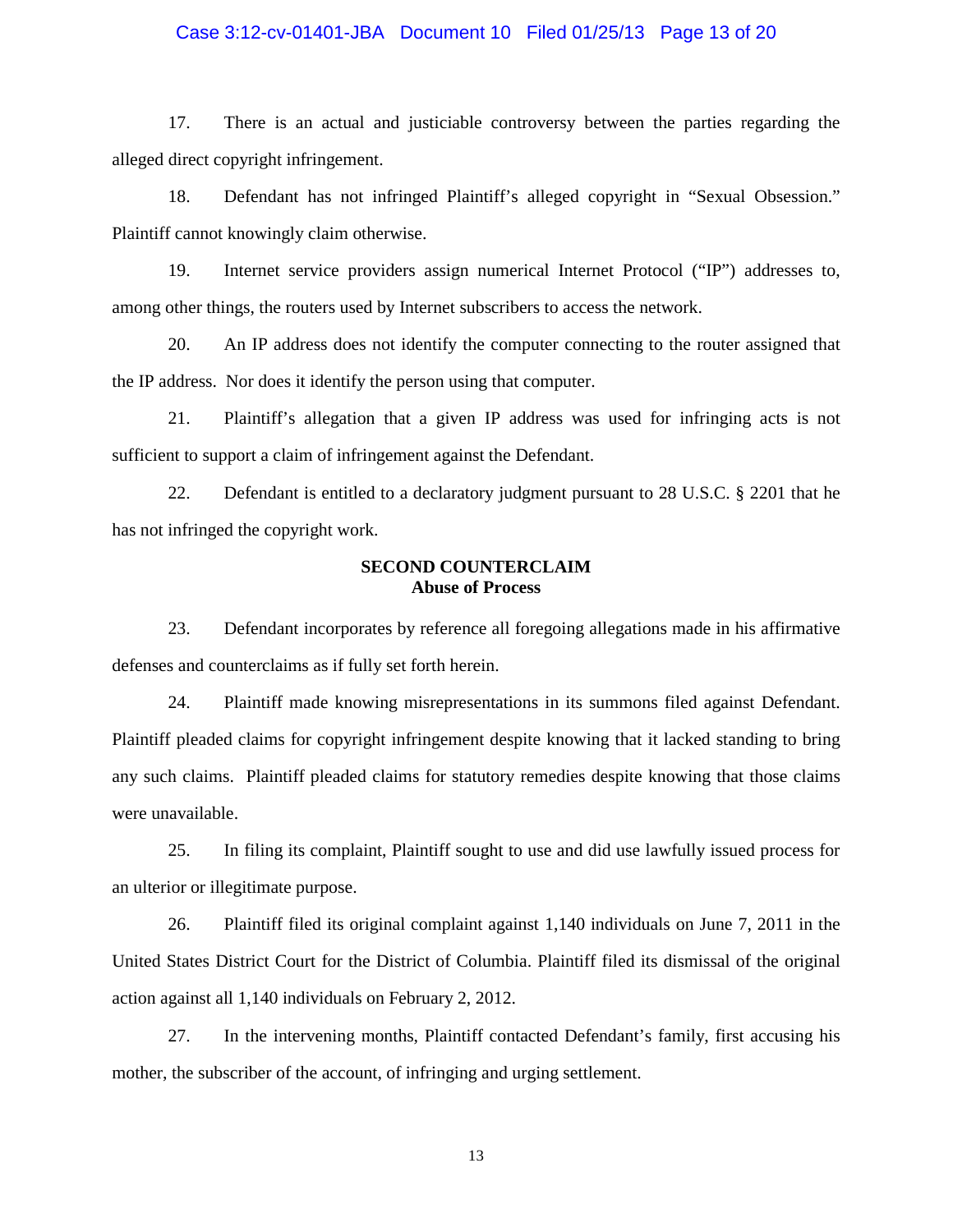# Case 3:12-cv-01401-JBA Document 10 Filed 01/25/13 Page 14 of 20

 28. On October 1, 2012, and without explanation, Defendant himself was now identified as the alleged infringer in this action.

 29. Plaintiff then contacted Defendant's family, urging settlement and directing the Defendant to the website of Plaintiff's counsel Prenda Law, where the complaint against him is posted. This structure enabled Plaintiff to employ the complaint for an ulterior purpose: not to initiate the process of litigation, but to forestall it, while enabling Plaintiff's attempted extortion of the Defendant.

30. Plaintiff completed service on the Defendant January 4, 2013.

 31. Plaintiff willfully abused, misused and/or misapplied the process for an end other than that which it was designed to accomplish.

 32. Plaintiff intentionally failed to disclose and concealed pertinent and material information regarding Plaintiff's knowledge of the falsity of certain claims, its lack of standing, and the ulterior or illegitimate purpose for which the complaints and summons were employed.

 33. Specifically, Plaintiff failed to disclose and concealed pertinent and material information that includes but is not limited to the following:

- a) Plaintiff was not a party to the assignment, and had no standing to bring any claims;
- b) Plaintiff instituted the original action without any genuine intent to proceed against any defendant therein, but rather as a vehicle to obtain discovery of the identity and contact information of Defendant and others;
- c) upon receiving that information, Plaintiff mailed to Defendant letters threatening to pursue statutory damages and attorney's fees under the Copyright Act, without disclosing that those remedies were prohibited by the date of the alleged infringement and the terms of the assignment;
- d) Plaintiff's letters threatening to pursue Defendant for copyright infringement did not disclose that any such claim is categorically prohibited by the terms of Plaintiff's copyright assignment;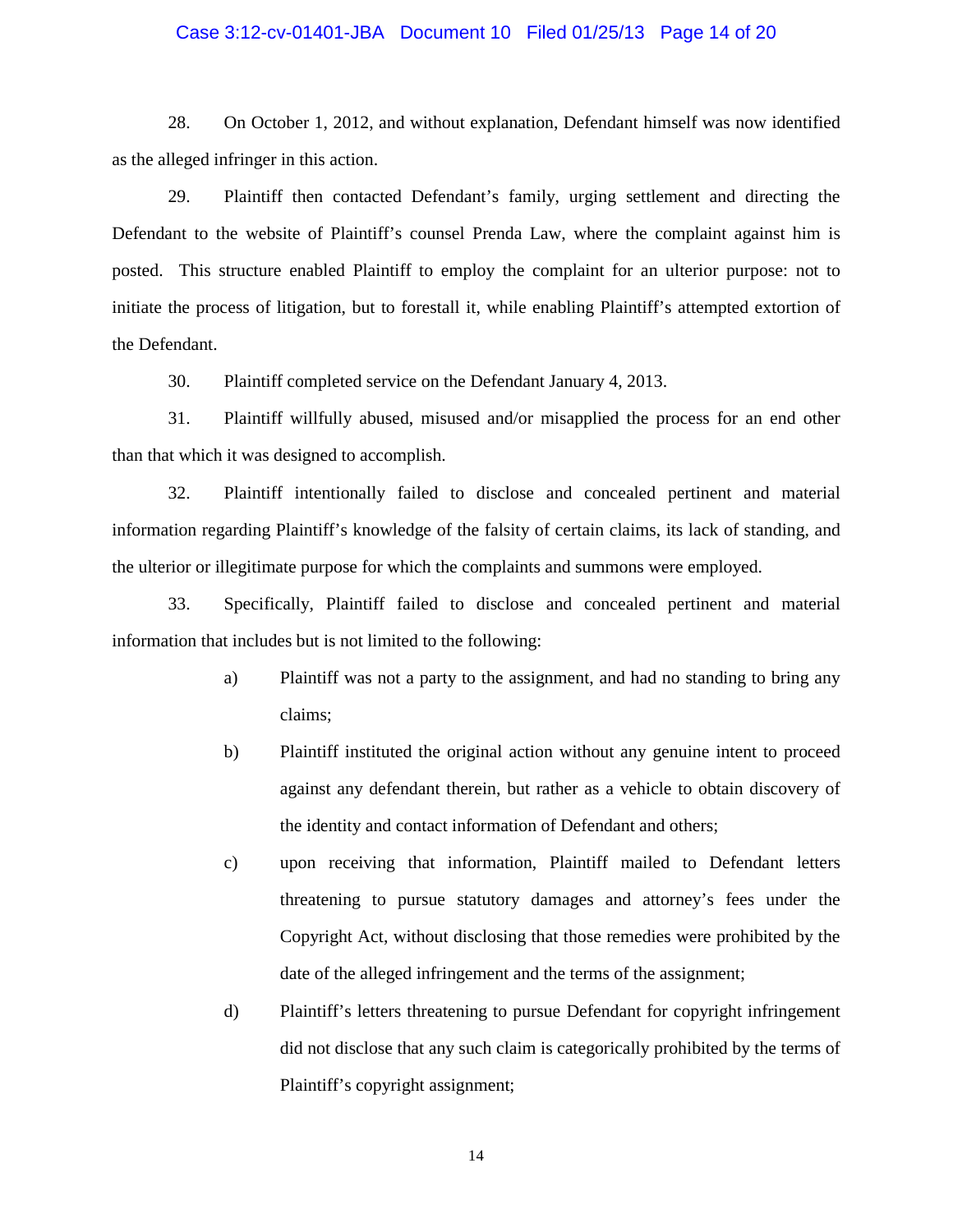- e) Plaintiff knows it has no basis for naming the Defendant as the infringer, yet continues to assert the claims against him;
- f) Plaintiff assert its claims in order to influence the conduct of the Defendant in ways that are not related to the merits of its claims;
- g) Plaintiff used the completed service to publicly shame the Defendant on its counsel's website; and
- h) Plaintiff intends the current action to hang as a sword over Defendant's head, to extort unwarranted payments to settle claims not supportable as a matter of law.
- 34. Plaintiff's service of process facilitated these ulterior purposes.

 35. As a direct and proximate result of the Plaintiff's conduct, Defendant has been forced to expend a significant amount of time and money in defending against these frivolous claims, and thereby suffered injuries, damages, or losses in an amount to be determined at trial.

## **THIRD COUNTERCLAIM Copyright Misuse**

 36. Defendant incorporates by reference all foregoing allegations made in his affirmative defenses and counterclaims as if fully set forth herein.

 37. Plaintiff engaged in abusive and/or improper conduct in exploiting or enforcing its purported copyright assignment beyond any legitimate rights it may have.

 38. Specifically, when it brought claims against the Defendant it had no standing to bring and that threatened penalties that exaggerated and misstated the law, Plaintiff misled and defrauded the Defendant into paying to retain counsel and defending the claims.

 39. The purported assignment is between assignor Heartbreak Films, et al and assignee AF Films, LLC. AF Films, LLC is not a party to this case.

 40. Plaintiff AF Holdings, LLC has not explained this discrepancy when afforded the opportunity in other courts.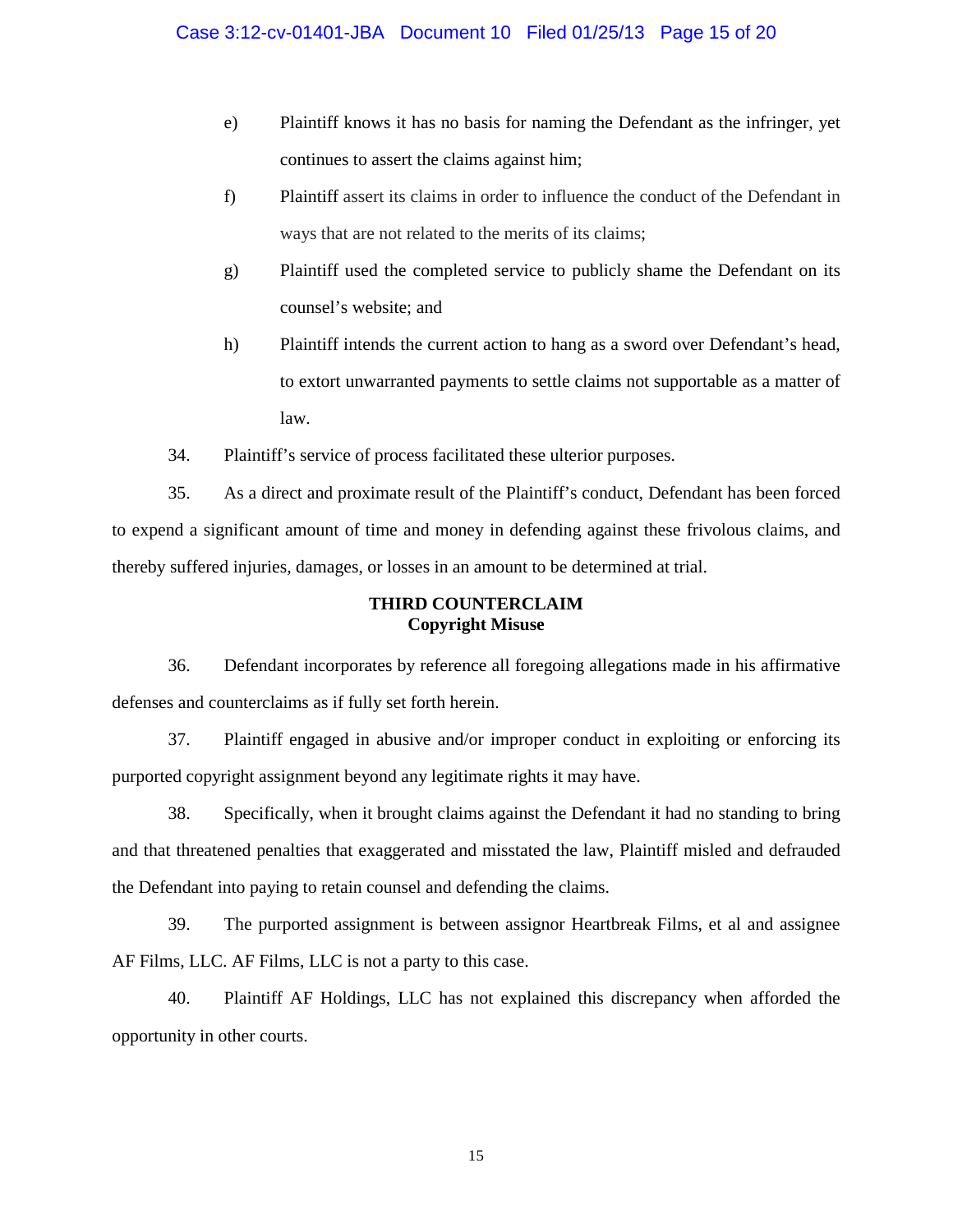# Case 3:12-cv-01401-JBA Document 10 Filed 01/25/13 Page 16 of 20

 41. Plaintiff threatened Defendant with statutory damages of up to \$150,000 and attorney's fees, though its remedy would be limited to actual damages in any case where Plaintiff were able to prove their claims, due to Plaintiff's delay in bringing suit.

 42. An assignor can transfer the ownership interest in an accrued past infringement, but the assignee only has standing to sue if the interest in the past infringement is *expressly* included in the assignment and the assignee also owns the actual copyrights.

 43. Defendant's alleged infringement (dated April 12, 2011) occurred prior to Plaintiff's assignment (dated June 12, 2011).

 44. Plaintiff's copyright assignment makes no express provision assigning claims for past infringements.

 45. Plaintiff attempted to extend the effect or operation of that assignment beyond the scope of the statutory right by saddling Defendant with a financially burdensome lawsuit, raising claims barred by the terms of the assignment and the clear provisions of the Copyright Act.

 46. Even if Plaintiff had a valid assignment that would support an action against Defendant, it attempted to extend the effect or operation of that assignment beyond the scope of the statutory right by improperly coercing Defendant with threats of statutory damages awards, attorney's fees, and financially burdensome lawsuits, regardless of the merits and its belated claim's bar on the extraordinary forms of relief that Plaintiff nonetheless deceptively claimed.

 47. Plaintiff's bald attempt at using its copyright assignment to expand its scope by deception and avail itself of unwarranted remedies constitutes copyright misuse.

 48. As a direct and proximate result of the Plaintiff's extortion threats and false representations, and Defendant's reliance on those threats and false representations, Defendant suffered injuries, damages, or losses in an amount to be determined at trial.

 49. Defendant is entitled to declaratory relief that Plaintiff's copyright assignment is invalid and barring Plaintiff from advancing any claims or claims for statutory remedies unless and until it obtains a corrected and proper assignment.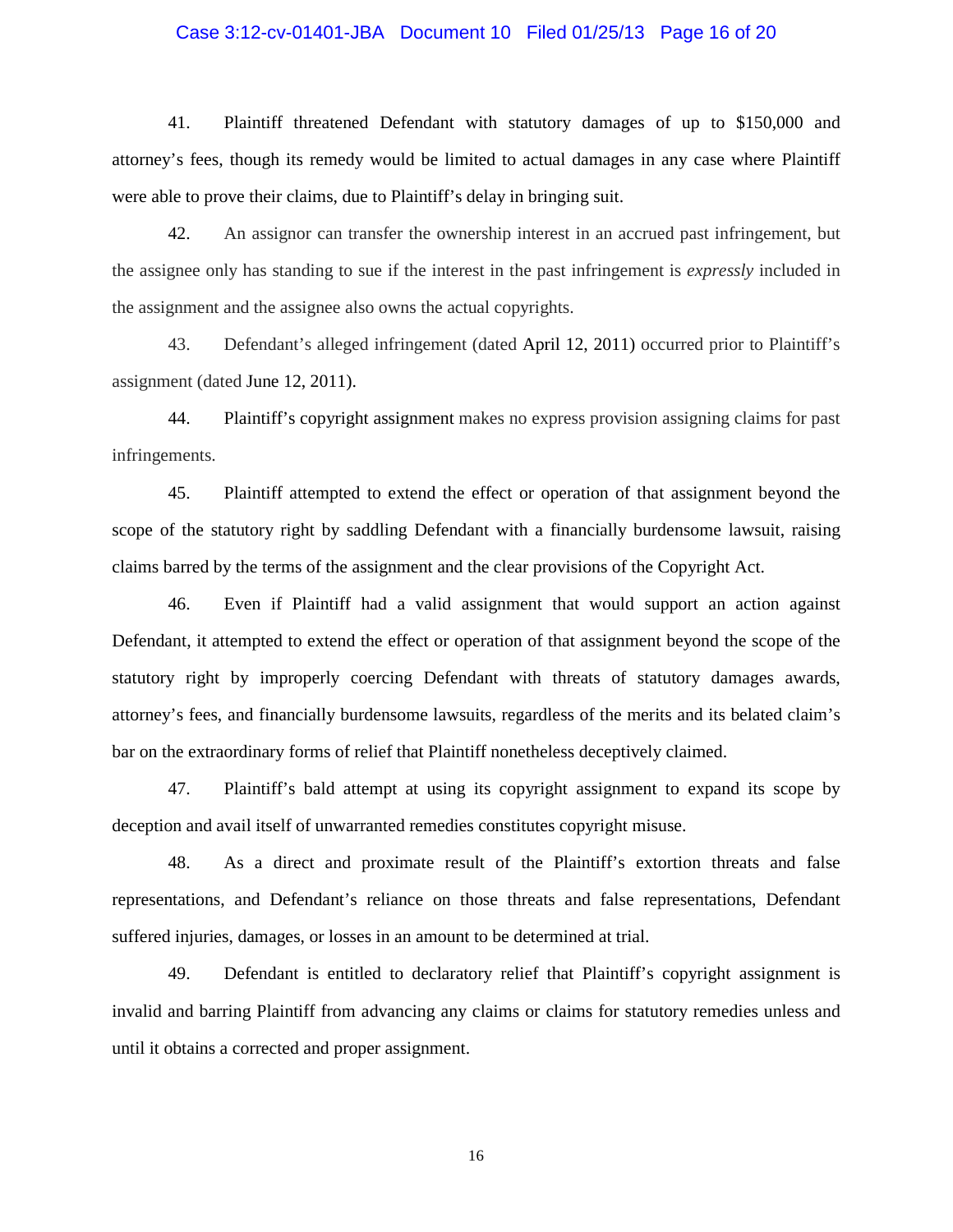## **FOURTH COUNTERCLAIM Defamation**

 50. Defendant incorporates by reference all foregoing allegations made in his affirmative defenses and counterclaims as if fully set forth herein.

 51. Defendant denies any liability for, or knowledge of, the allegations against him in the complaint.

 52. Plaintiff's publication of the complaint on its counsel's website is an act of defamation.

 53. The complaint offers no direct evidence of infringement by Defendant, only identifying him as using a certain IP address by which Plaintiff alleges its copyright was infringed.

 54. Plaintiff and its counsel are aware an IP address does not identify the computer being used or its user.

 55. It was either reckless or negligent to publicly accuse him, based only on the IP address, of being an illegal downloader of pornography.

 56. Stating that the Defendant "*wish[ed] to go to trial over the matter*" is defamatory and knowingly false.

 57. Stating that the Defendant is accused of "various civil *and criminal acts* against our client" is defamatory and knowingly false.

 58. These statements on the website were not made in pleadings or other documents prepared in connection with a court proceeding, nor are they pertinent to the subject of the controversy.

 59. Plaintiff had no privilege to publish these statements to the world at large, outside the litigation context.

 60. By hyperlinking his name elsewhere on its counsel's website, Plaintiff ensures that the complaint is one of the top search engine results for his name.

 61. These continuing statements are causing Defendant financial and reputational damage.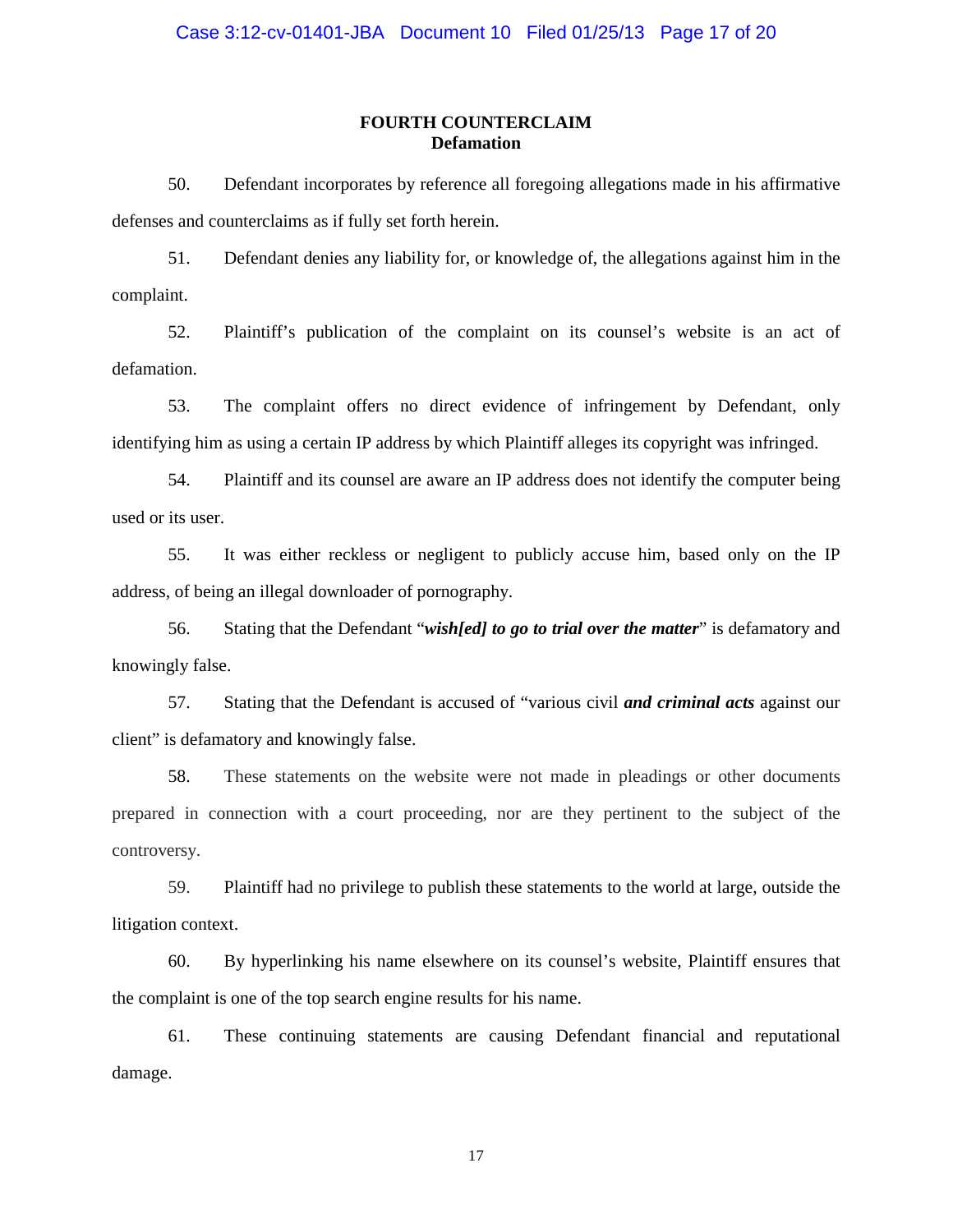### **PRAYER FOR RELIEF**

 WHEREFORE, Defendant/Counterclaimant Elliot Olivas respectfully requests that this Court issue judgment as follows:

 A. That AF Holdings, Inc. take nothing by the Complaint and that the same be dismissed with prejudice;

B. That Plaintiff has misused its copyright and that it should be invalidated;

 C. Declaring that Defendant/Counterclaimant is not liable for directly or indirectly infringing Plaintiff's copyright, conspiring to do so;

D. Declaring that Plaintiff's copyright is unenforceable and invalid;

 E. Awarding Defendant/Counterclaimant his costs and reasonable attorneys' fees incurred this action;

 F. Awarding Defendant/Counterclaimant all damages that he has sustained as a consequence of Counterclaim Defendant's acts complained of herein; and

G. Granting such other and further relief as the Court deems appropriate.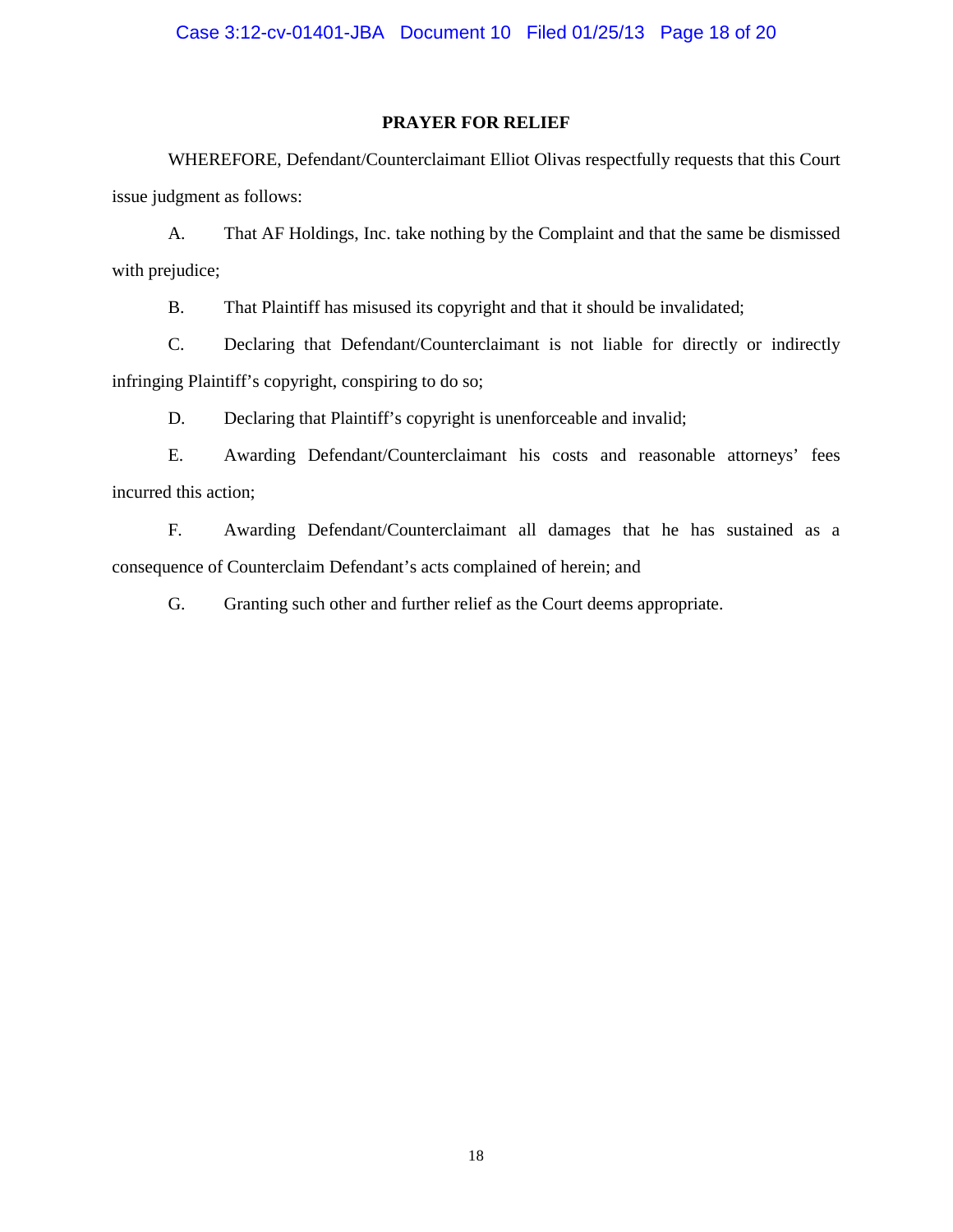Case 3:12-cv-01401-JBA Document 10 Filed 01/25/13 Page 19 of 20

## **DEMAND FOR JURY TRIAL**

 Defendant/Counterclaimant Elliot Olivas hereby demands a trial by jury on the Complaint and all Counterclaims asserted in this Answer so triable.

 $\frac{1}{2}$  ,  $\frac{1}{2}$  ,  $\frac{1}{2}$  ,  $\frac{1}{2}$  ,  $\frac{1}{2}$  ,  $\frac{1}{2}$  ,  $\frac{1}{2}$  ,  $\frac{1}{2}$  ,  $\frac{1}{2}$  ,  $\frac{1}{2}$  ,  $\frac{1}{2}$  ,  $\frac{1}{2}$  ,  $\frac{1}{2}$  ,  $\frac{1}{2}$  ,  $\frac{1}{2}$  ,  $\frac{1}{2}$  ,  $\frac{1}{2}$  ,  $\frac{1}{2}$  ,  $\frac{1$ 

Respectfully submitted,

rances Cold fly

Frances Codd Slusarz (ct24442) THE SLUSARZ LAW FIRM, LLC 57 North Street, Suite 107 Danbury, CT 06810 Tel: (203) 542-0724 Fax: (203) 542-7835 Email: frances@slusarzlaw.com

 Jason E. Sweet (BBO# 668596) BOOTH SWEET LLP 32R Essex Street Cambridge, MA 02139 Tel.: (617) 250-8619 Fax: (617) 250-8883 Email: jsweet@boothsweet.com *Pro Hac Vice Application Pending* 

 *Attorneys for Defendant*